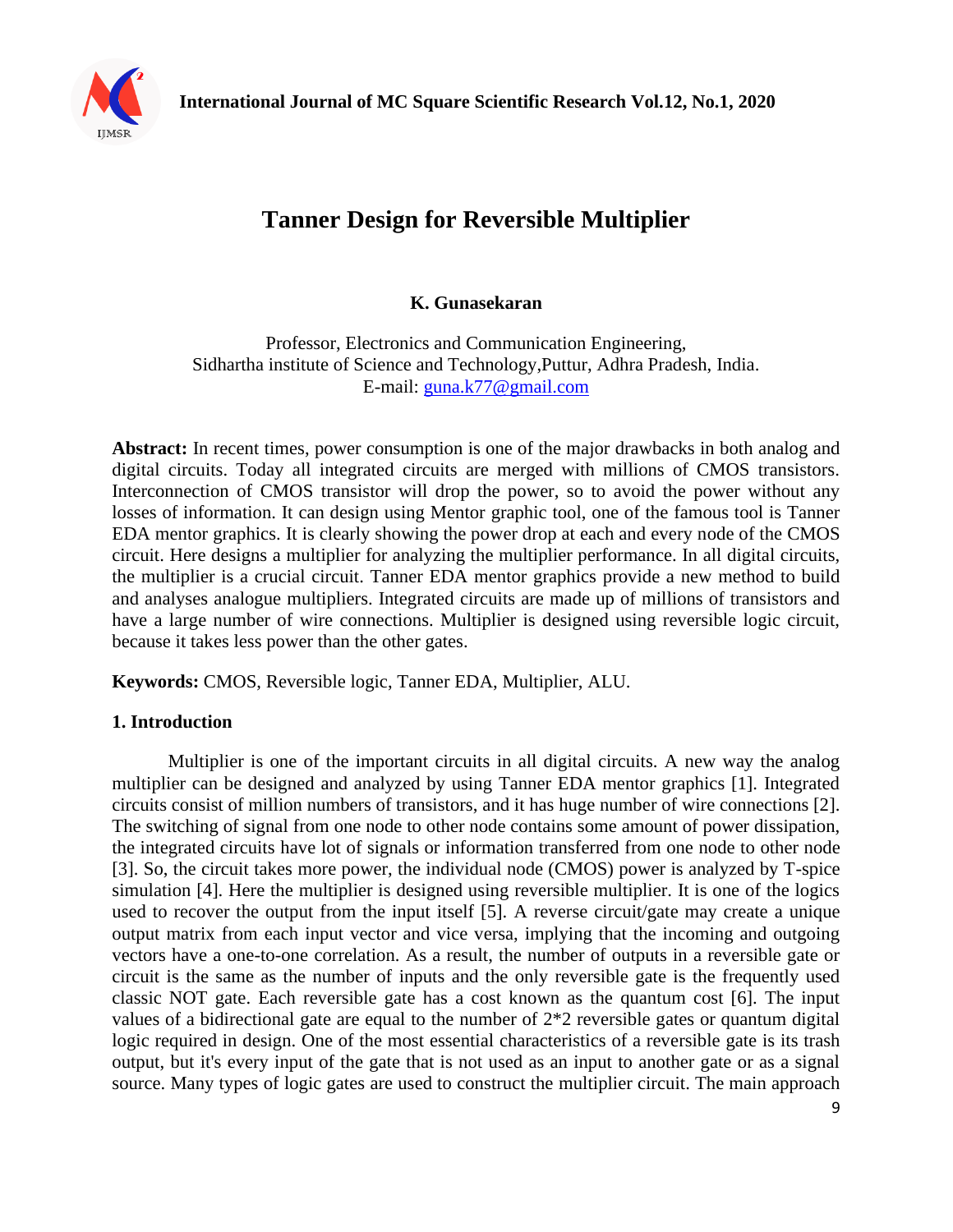

for reversible logic is it reduces the heat of the device during the internal transformation of information. Heat reduction in the circuit terminates the power dissipation in the device. Reversible logic generates many garbage outputs, some of the garbage outputs are ignored, and it is not considered by the further operations [7].

#### **2. Related Works**

The reversible logic based ALU design. The output of the ALU is same as the conventional ALU design. One of the main differences between the conventional ALU and Reversible ALU is internal logic gates [8]. Low power gates are used in the reversible ALU design. HNG, PG, Fredkin and Feynman gates are the most commonly used reversible logic gates [9]. Evaluated the power estimation of CMOS circuit. CMOS transistors are widely used transistor to design the analog circuits [10]. But method has less transition delay and less powers. CMOS schematic is designed by using S-Edit, and the simulation results taken from T-spice. The output waveform is taken from W-Edit [11].

#### **3. Proposed Reversible Logic Multiplier**



**Figure 1**.4- Bit Reversible Multiplier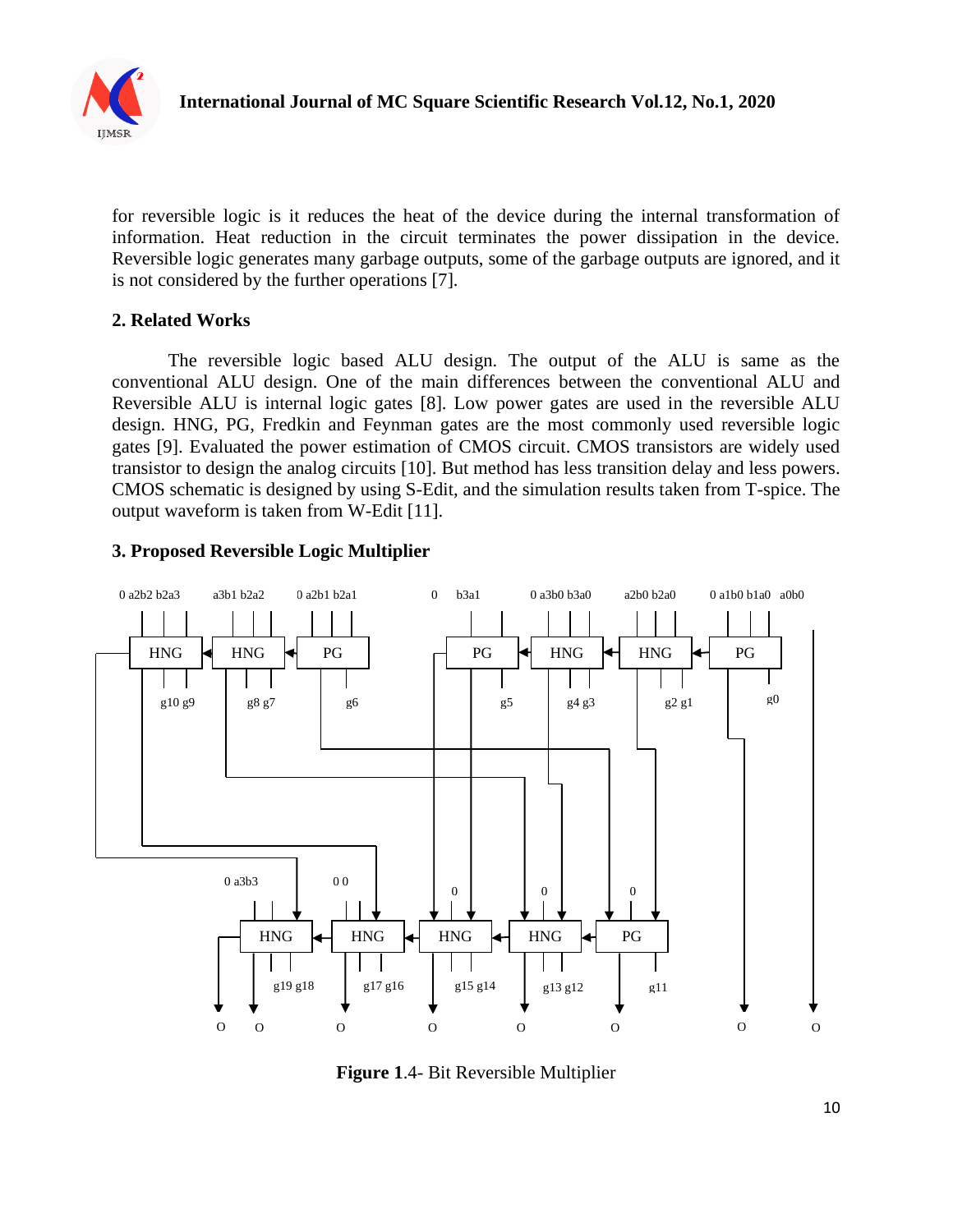

A simple 4-bit multiplier was designed using HNG and PG gate (Figure 1). It is using the four-bit multiplier to enhance the bit to processing the multiplication [12]. In general, the conventional logic gate multiplier uses universal gate [13]. The main aim of the reversible logic is to construct the low power logic circuit. HNG gate is act as a full adder and half adder sum function [14]. So within a single logic function can perform two kinds of operations. The multiplication operation is similar to the irreversible multiplier, but only difference is logic gates [15]. Using the 4-bit multiplier construct the 16, 32 bit and so on multipliers.

#### **4. Results and Discussion**

There is now a lot of research going on in the subject of digital circuits, which has low heat dissipation and power efficiency, which is the major reason to use convertible in digital VLSI electronic circuit. The unique gate is used to create efficient partial product modules with the least amount of trash output and gate count. The Inventive0 gate is capable of building a 4-bit ripple carry adder and carry skip that Inventive0 gate is more efficient and optimised thing in terms of gate count, garbage outcomes, and consistent inputs as compared to their previous design.

|  |  |  |  |  |  |  | <del>هي</del> يس. |  |  |                          |  |     |  |  |  |  |
|--|--|--|--|--|--|--|-------------------|--|--|--------------------------|--|-----|--|--|--|--|
|  |  |  |  |  |  |  |                   |  |  |                          |  |     |  |  |  |  |
|  |  |  |  |  |  |  |                   |  |  |                          |  |     |  |  |  |  |
|  |  |  |  |  |  |  |                   |  |  | ,,,,,,,,,,,,,,,,,,,,,,,, |  |     |  |  |  |  |
|  |  |  |  |  |  |  |                   |  |  |                          |  |     |  |  |  |  |
|  |  |  |  |  |  |  |                   |  |  |                          |  |     |  |  |  |  |
|  |  |  |  |  |  |  |                   |  |  |                          |  |     |  |  |  |  |
|  |  |  |  |  |  |  |                   |  |  |                          |  |     |  |  |  |  |
|  |  |  |  |  |  |  |                   |  |  |                          |  | . . |  |  |  |  |
|  |  |  |  |  |  |  |                   |  |  |                          |  |     |  |  |  |  |

**Figure 2**. Schematic design of 4-bit Multiplier

The above Figure 2 shows the simulation of schematic design of four-bit reversible multiplier.



**Figure 3**. Simulated Output16-bit Multiplier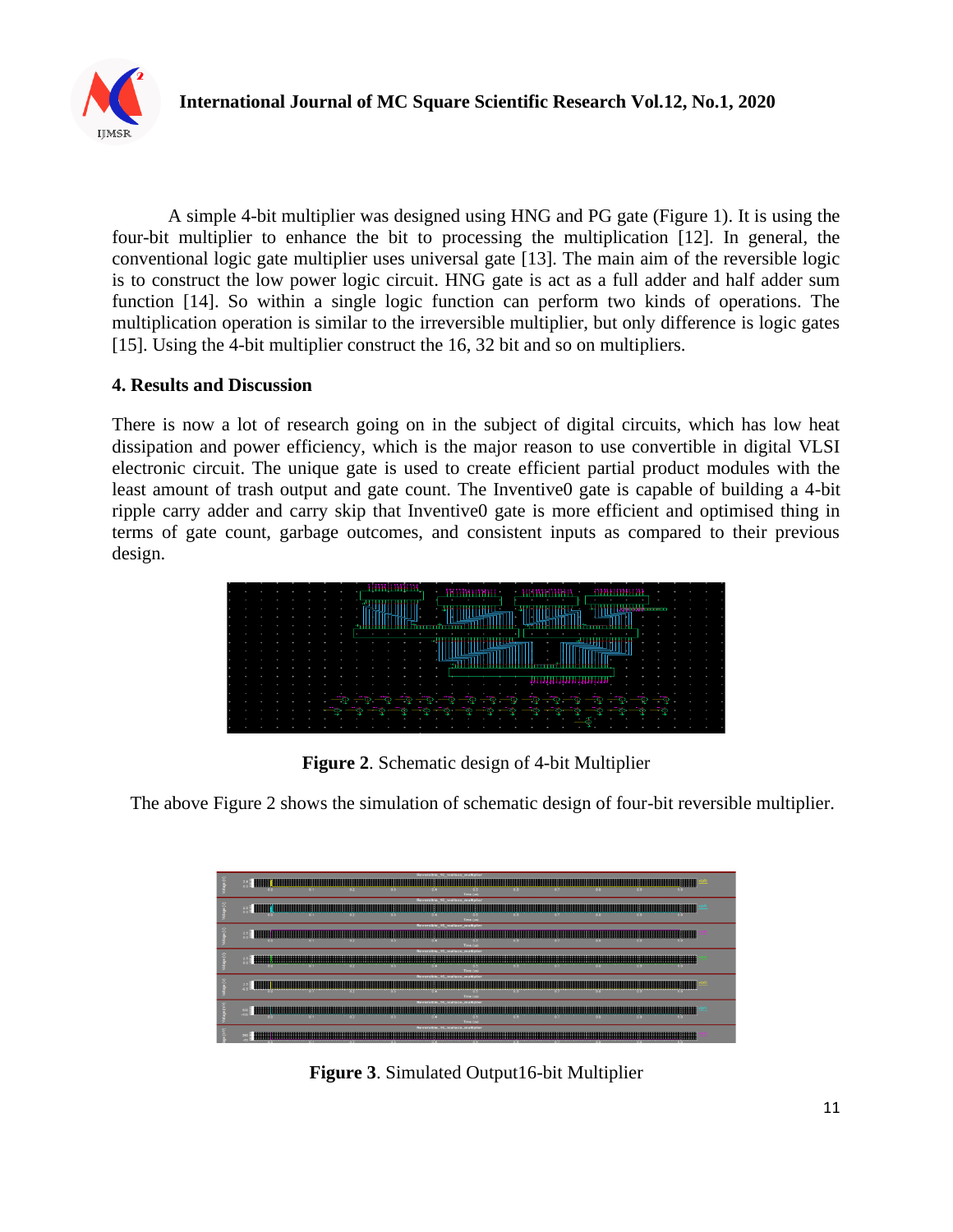

| <b>Parameters</b>      | <b>Reversible Multiplier</b> | <b>Irreversible Multiplier</b> |  |  |  |  |  |  |
|------------------------|------------------------------|--------------------------------|--|--|--|--|--|--|
|                        |                              |                                |  |  |  |  |  |  |
| <b>Look up Tables</b>  | 34                           | 39                             |  |  |  |  |  |  |
| <b>Occupied Slices</b> | 18                           | 23                             |  |  |  |  |  |  |
| Delay (ns)             | 6.11                         | 6.24                           |  |  |  |  |  |  |
| Power $(W)$            | 0.24                         | 0.45                           |  |  |  |  |  |  |

## **Table1**: Comparison of Reversible multiplier with Normal Multiplier

Reversible multiplier reduces the power up to 46.6% and the latency is not that much reduced in the reversible multiplier in Table 1 (Figure 3). Some commonly accessible reversible gates are implemented in the MOS transistor architecture with the goal of minimizing the number of MOS transistors while providing more precise forward and backward calculation. Less structural complexity demonstrates that the revolutionary designs are small, quick, and lower power consumption

### **5. Conclusion**

In this paper, four-bit reversible multiplier was designed for low power application. The power decrease at each node of the CMOS circuit is readily seen. Create a multiplier to assess the multiplier's performance. The multiplier is an important circuit in all digital circuits. Integrated circuits are made up of millions of transistors and thousands of wire connections. There is some power dissipation when switching a signal from one node to another, and integrated circuits have a lot of signals or information to move from one node to another. Tanner EDA mentor graphics offer a novel approach to designing and analyzing analogue multipliers. Integrated circuits feature a great number of wire connections and are made up of millions of transistors. Reversible logic circuits are used to create multipliers because they utilize less power than conventional gates. The comparison table shows the percentage reduction of power for reversible and irreversible multiplier. The performance was analyzed by T-spice tool. The result clearly tells the advantages of reversible logic gate.

## **References**

[1].Mahapatro, M., Panda, S. K., Satpathy, J., and Saheel, M., "Design of Arithmetic Circuits Using Reversible Logic Gates and Power Dissipation Calculation", International Symposium on Electronic System Design, 2010.